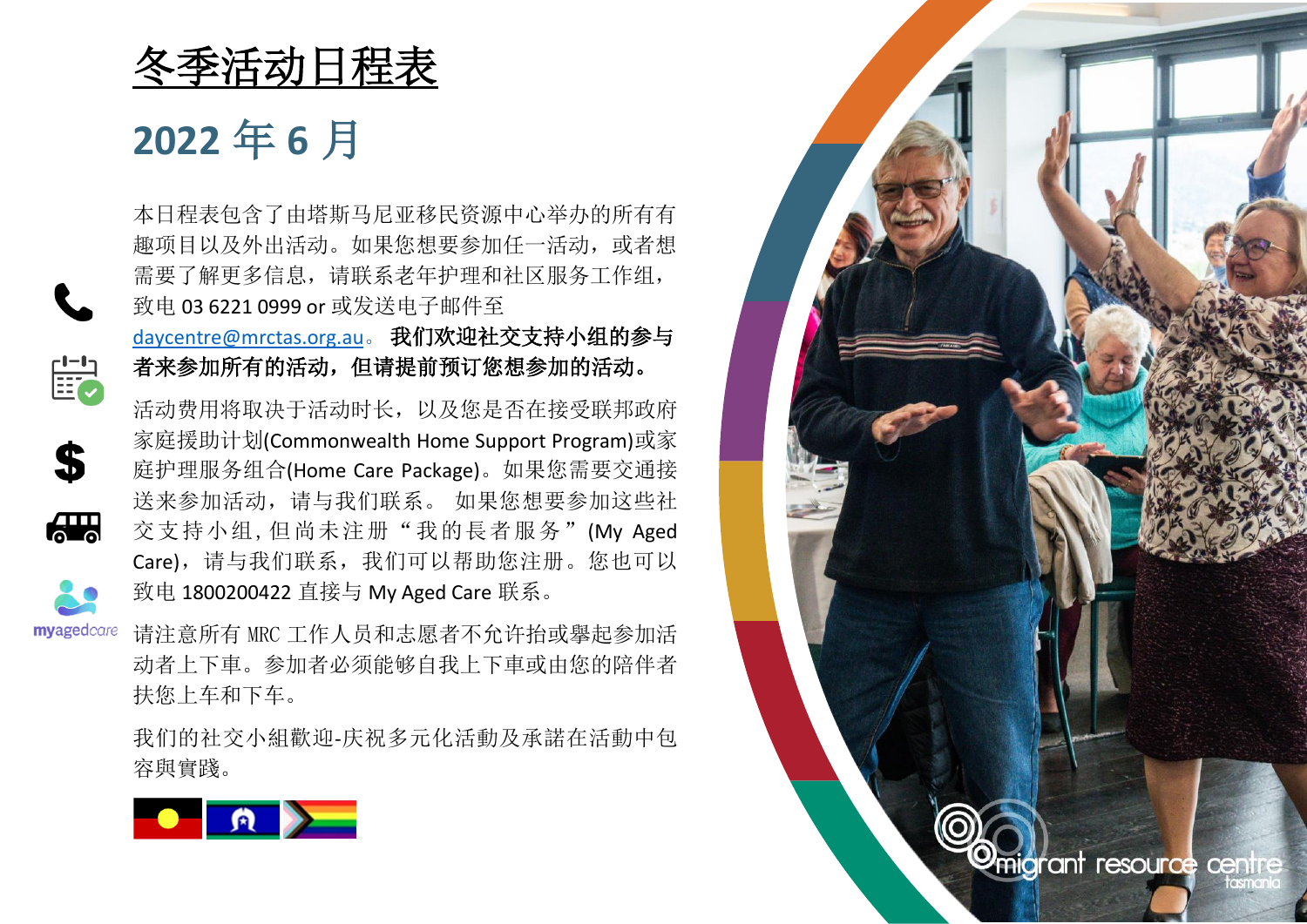| <b>Monday</b> | <b>Tuesday</b> | Wednesday                                                                                                                          | <b>Thursday</b>                                                                                                                                                                                                                | <b>Friday</b>  |
|---------------|----------------|------------------------------------------------------------------------------------------------------------------------------------|--------------------------------------------------------------------------------------------------------------------------------------------------------------------------------------------------------------------------------|----------------|
|               |                |                                                                                                                                    | $\overline{2}$                                                                                                                                                                                                                 | $\overline{3}$ |
|               |                | 上午 11:00<br>缓和运动课<br>地点: the Italian Club,<br>77 Federal Street, North<br>Hobart<br>中午 12:00<br>午餐(3 道菜套餐)<br>地点: the Italian Club | 上午9点-下午2点<br>不丹老年小组<br>上午 10:30 - 下午 1:30<br>地点: 移民资源中心<br><b>Migrant Resource</b><br>Centre Tasmania, Level<br>2, 1A Anfield Street,<br>Glenorchy<br>然后去 DIGnity Okines<br>社区花园, 位于<br>Dodges Ferry 的 Old<br>Forcett 路 540 号。 | 没有活动安排         |
|               |                |                                                                                                                                    |                                                                                                                                                                                                                                |                |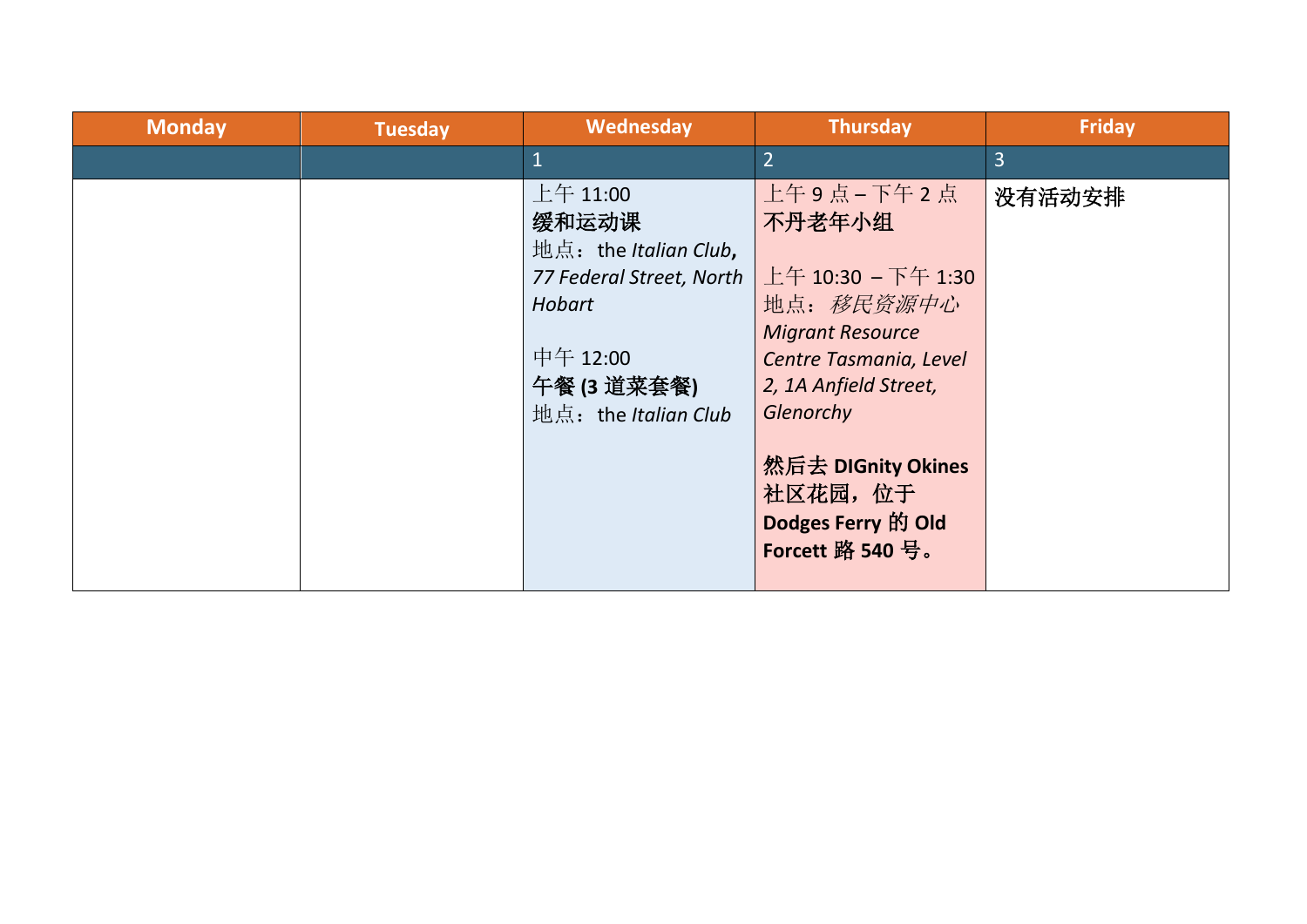| 上午9点-下午4点<br>长时间出席<br>健康生活小组                 | ┃上午 10 点 – 下午 2 点<br>社交支持小组在中心<br>的活动                           |  |
|----------------------------------------------|-----------------------------------------------------------------|--|
| 在 Hamilton Inn 吃午<br>餐,然后去逛逛<br>Hamilton 小镇。 | 地点: CCAT, 7 Burnett<br><b>Place, North Hobart</b><br>活动: 有关跌倒和平 |  |
| 小型巴士 - 座位有<br>限。                             | 衡的知识。讲座由-the<br>Water Well Project 主<br>持。                      |  |
|                                              | 庆祝端午节。<br>午餐。                                                   |  |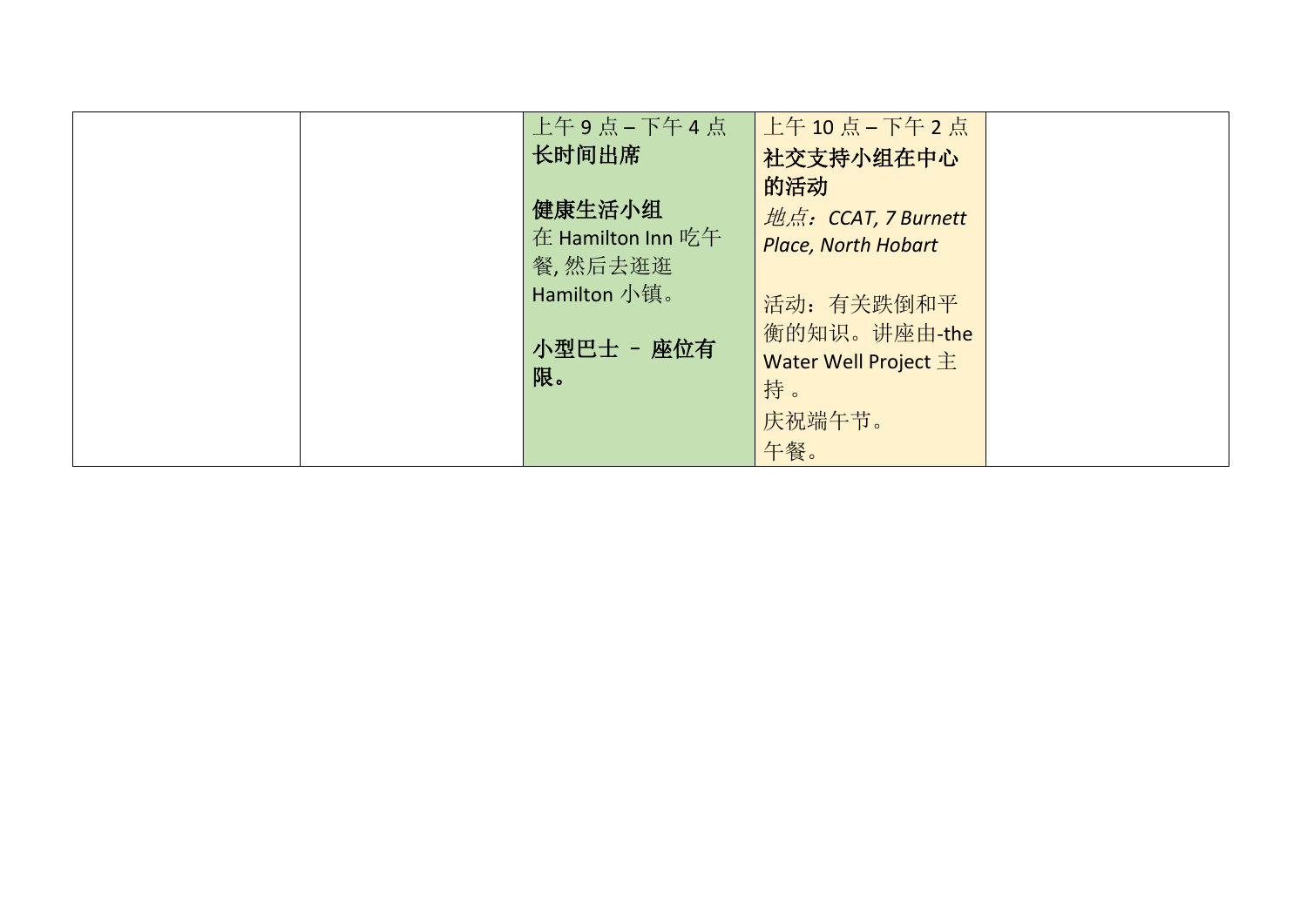| <b>Monday</b>    | <b>Tuesday</b> | Wednesday                                                                                                                         | <b>Thursday</b>                                                                                                                                                                                                                                 | <b>Friday</b>                                                                                                                                                                                                                                 |
|------------------|----------------|-----------------------------------------------------------------------------------------------------------------------------------|-------------------------------------------------------------------------------------------------------------------------------------------------------------------------------------------------------------------------------------------------|-----------------------------------------------------------------------------------------------------------------------------------------------------------------------------------------------------------------------------------------------|
| $6 \overline{6}$ | $\overline{7}$ | 8                                                                                                                                 | 9                                                                                                                                                                                                                                               | 10                                                                                                                                                                                                                                            |
|                  |                | 上午 11:00<br>缓和运动课<br>地点: the Italian Club,<br>77 Federal Street, North<br>Hobart<br>中午 12:00<br>午餐(3道菜套餐)<br>地点: the Italian Club | 上午 10:30 - 下午 1:30<br>不丹老年小组<br>地点: 移民资源中心<br><b>Migrant Resource Centre</b><br>Tasmania, Level 2, 1A<br>Anfield Street, Glenorchy.<br>居家健康生活系列知识<br>讲座: 有关快速抗原检<br>测、COVID 加强针和流<br>感疫苗的信息 - 来自<br>COTA 的 Soula。<br>社交支持小组<br>活动和出游安排将被告<br>知。 | 上午 10:00 - 中午 12:00<br>社交支持小组在 MRC<br>中心的活动<br>地点: German Australian<br>Club, 30 Bowden Street,<br>Glenorchy.<br>活动:<br>联合健康活动。<br>有关快速抗原检测、<br>COVID 加强针和流感疫<br>苗的信息。<br>中午 12:00-下午 1:00<br>午餐<br>下午 1:00 - 下午 2:00<br>活动:宾果 (Bingo) 游<br>戏 |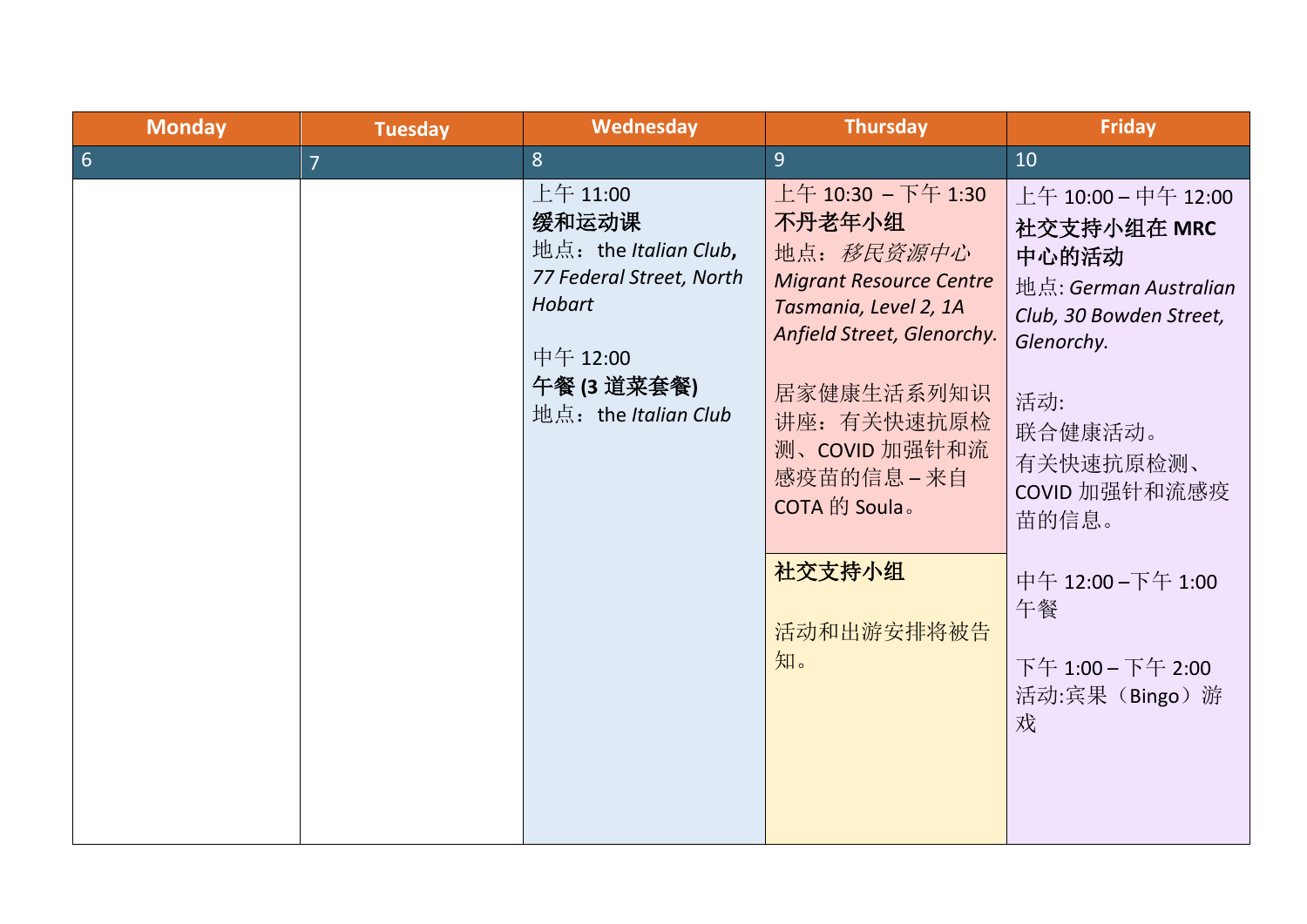| <b>Monday</b> | <b>Tuesday</b> | Wednesday                                                                                                                                    | <b>Thursday</b>                                                                                                                                                                                                                                                                                                                             | <b>Friday</b> |
|---------------|----------------|----------------------------------------------------------------------------------------------------------------------------------------------|---------------------------------------------------------------------------------------------------------------------------------------------------------------------------------------------------------------------------------------------------------------------------------------------------------------------------------------------|---------------|
| 13            | 14             | 15                                                                                                                                           | 16                                                                                                                                                                                                                                                                                                                                          | 17            |
|               |                | $±4$ 11:00<br>缓和运动课<br>地点: the Italian Club,<br>77 Federal Street, North<br><b>Hobart</b><br>中午 12:00<br>午餐 (3 道菜套餐)<br>地点: the Italian Club | 上午 10:30 - 下午 1:30<br>不丹老年小组<br>地点: 移民资源中心<br><b>Migrant Resource Centre</b><br>Tasmania, Level 2, 1A<br>Anfield Street, Glenorchy<br>上午 11:00<br>活动: 来自 COTA 的<br>Brigid-关于健康老龄化<br>的社区咨询<br>上午 10 点 - 下午 2 点<br>社交支持小组在中心的<br>活动<br><b>CCAT, 7 Burnett Place,</b><br><b>North Hobart.</b><br>活动: Claudia - 社区咨<br>询谜语!<br>午餐和冬至的庆祝活<br>动。 | 没有活动安排        |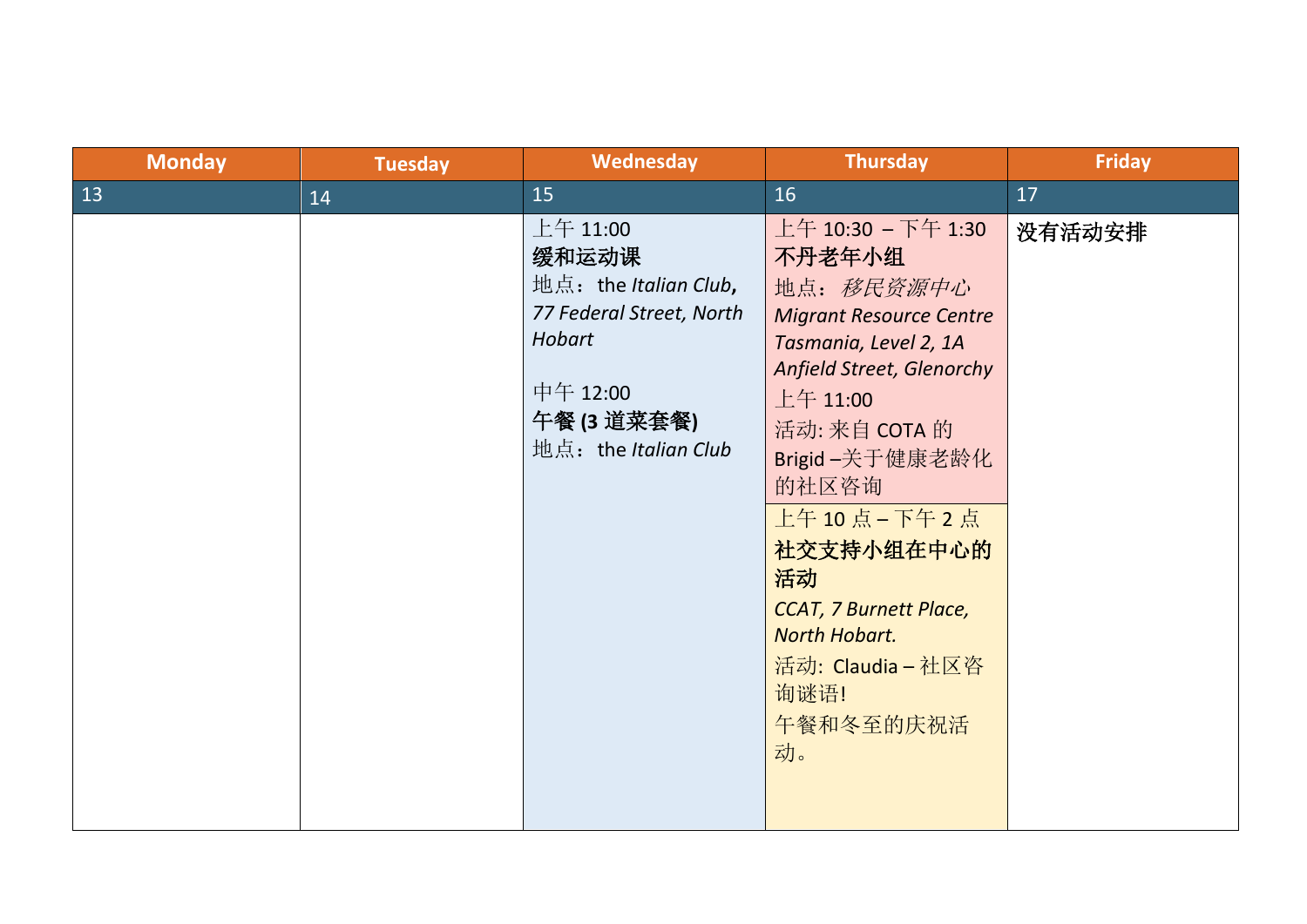| <b>Monday</b> | <b>Tuesday</b> | Wednesday                                                                                                                                       | <b>Thursday</b>                                                                                                                                                                                                                                                                                                                     | <b>Friday</b>                                                                                                                                                                                                                                                            |
|---------------|----------------|-------------------------------------------------------------------------------------------------------------------------------------------------|-------------------------------------------------------------------------------------------------------------------------------------------------------------------------------------------------------------------------------------------------------------------------------------------------------------------------------------|--------------------------------------------------------------------------------------------------------------------------------------------------------------------------------------------------------------------------------------------------------------------------|
| 20            | 21             | 22                                                                                                                                              | 23                                                                                                                                                                                                                                                                                                                                  | 24                                                                                                                                                                                                                                                                       |
|               |                | $\pm 4$ 11:00<br>缓和运动课<br>地点: the Italian Club,<br>77 Federal Street, North<br><b>Hobart</b><br>中午 12:00<br>午餐 (3 道菜套餐)<br>地点: the Italian Club | 上午 10:30 - 下午 1:30<br>不丹老年小组<br>地点: 移民资源中心<br><b>Migrant Resource Centre</b><br>Tasmania, Level 2, 1A<br>Anfield Street, Glenorchy<br>上午 10:30AM<br>打乒乓<br>Moonah Sports Centre,<br>17 Gormanston Road,<br>Moonah<br>上午 10:30<br>社交支持小组<br>打乒乓<br>地点: Moonah Sports<br>Centre, 17 Gormanston<br>Road, Moonah.<br>外出午餐-详细情况有<br>待确认。 | 上午 10:00 - 中午<br>12:00<br>社交支持小组在 MRC<br>中心的活动<br>地点: German<br><b>Australian Club, 30</b><br><b>Bowden Street,</b><br>Glenorchy.<br>活动: 关爱的交谈<br>Workshop $-\bar{\mathcal{R}}$ 自<br>COTA 的 Soula<br>中午 12:00-下午 1:00<br>午餐<br>下午 1:00 - 下午 2:00<br>活动:宾果 (Bingo) 游<br>戏 |